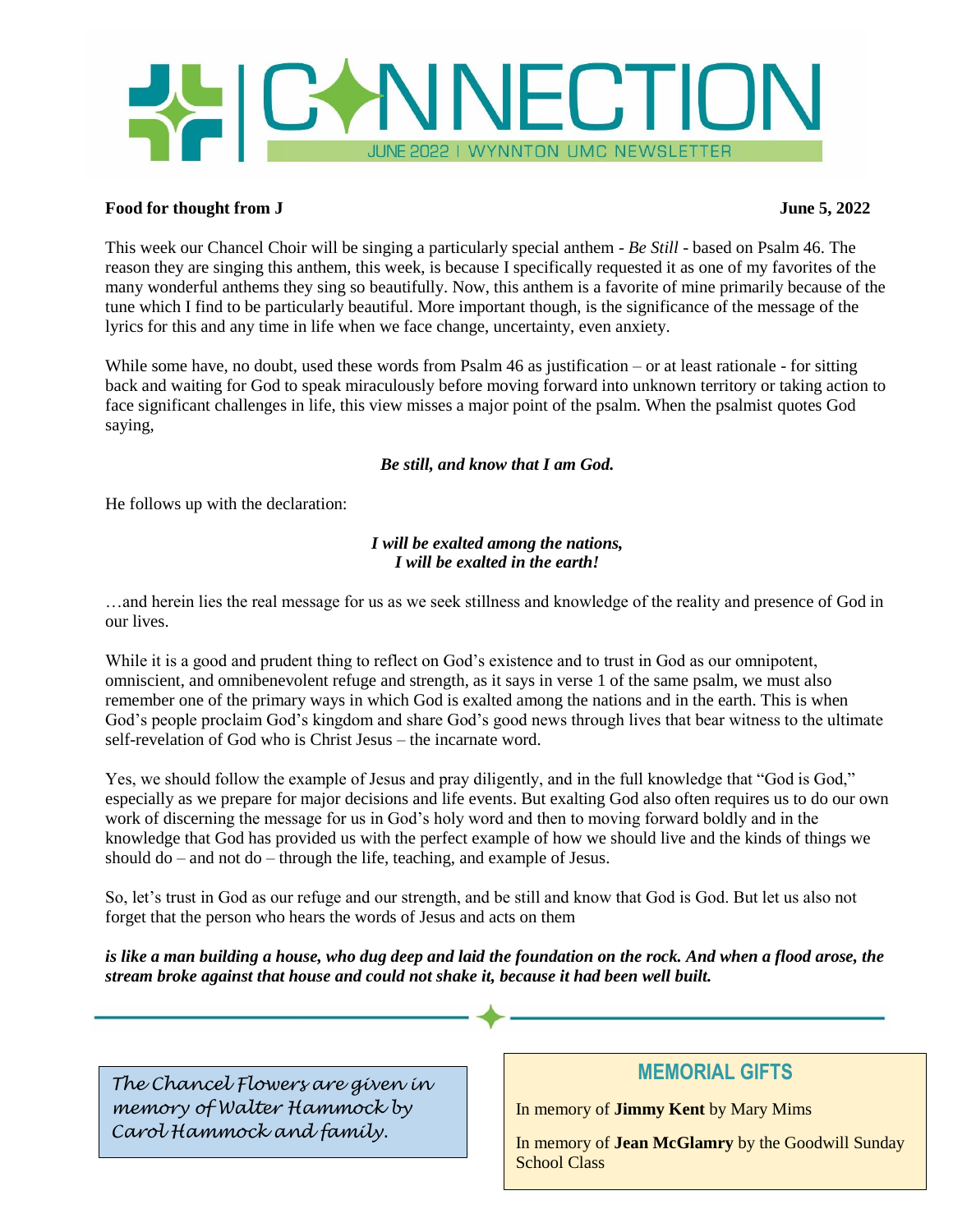#### **INFANT BAPTISM**

Collins Fitzgerald Kelley, daughter of Caroline and Will Kelley, was baptized last Sunday in our Sanctuary by Rev. J Grantham.

# **LOVE AND SYMPATHY**

To Tonya and Jonathan Calvert on the death of her father, William Ryals, of Columbus, GA, on May 21, 2022.

# Dear Wynnton,

With deep and heartfelt gratitude, I want to thank you for your generous outpouring of love for my father, Glenn Killough.

Thank you for all the gifts so many have given in Dad's memory. Thank you for your prayers, food, cards and texts. You have all been so kind and they are all appreciated.

Wynnton had been a place of joy and belonging in my parents' lives. You have been an inspiration to my family and especially now seeing your love and support in Dad's passing when his faith became sight in heaven.

God bless you! Sincerely, Leslie Willingham

### **COVERED DISH BREAKFAST**

for Rev. J and Laura Grantham and Rev. Greg and Alaina Harrison

> Sunday, June 5, 2022 10:00 a.m.

This is a covered dish breakfast. Please bring enough for you and your family.

### **Flower Delivery**

Judy Davidson

# **JOYFUL NOTES FROM THE CHOIR!**

Saying goodbye is rarely an easy thing to do. We all search for words to comfort and strengthen each other as we anticipate a new chapter in our lives.

1 Thessalonians 3:9, captures the essence of the gratitude for J and Laura we may feel in our hearts: *How can we thank God enough for you in return for all the joy we have in the presence of our God because of you?*

As the choir made plans for this Sunday's farewell service for Pastor Grantham (J), we asked him what anthem he would like to hear on his last Sunday with us. He requested "Be Still" by Mary McDonald. How timely and appropriate it is to share the message of this anthem on his last Sunday. Based on Psalm 46, this anthem reminds us that God is the best place to find strength, peace, and comfort. If we take refuge in God our Fortress, we can rest and "be still." The end of this beautiful, lyrical anthem quotes John 14:27: *Peace, I leave with you; my peace I give to you.* 

*"Be Still" by Mary McDonald Be still and know that I am God. Be still and know that I am with you. Be still and know that I will comfort you when you come to Me in your hour of need. Be still and know that I am God. Be still and know that I am here for you; and I will wipe your tears; you will be renewed. Come unto Me, my child, be still, and know that I will give you rest. I am present in your pain and I always will remain your Comforter and Friend. Be still and know that I am God. Be still and know that I am with you. Be still and know that I will comfort you when you come to Me in your hour of need. Be still and know that I am God. Be still and know that I am here for you; and I will wipe your tears; you will be renewed. Peace I leave with you; My peace I give unto you. Peace. Peace. Peace. Be still and know that I am God. Be still and know that I am God. Be still. Be still. Be still.* 1 Thessalonians 3:12-13

*May the Lord make your love increase and overflow for each other and for everyone else, just as ours does for you. May he strengthen your hearts so that you will be blameless and holy in the presence of our God and Father when our Lord Jesus comes with all his holy ones.*

God's Great Peace to You! Diana B.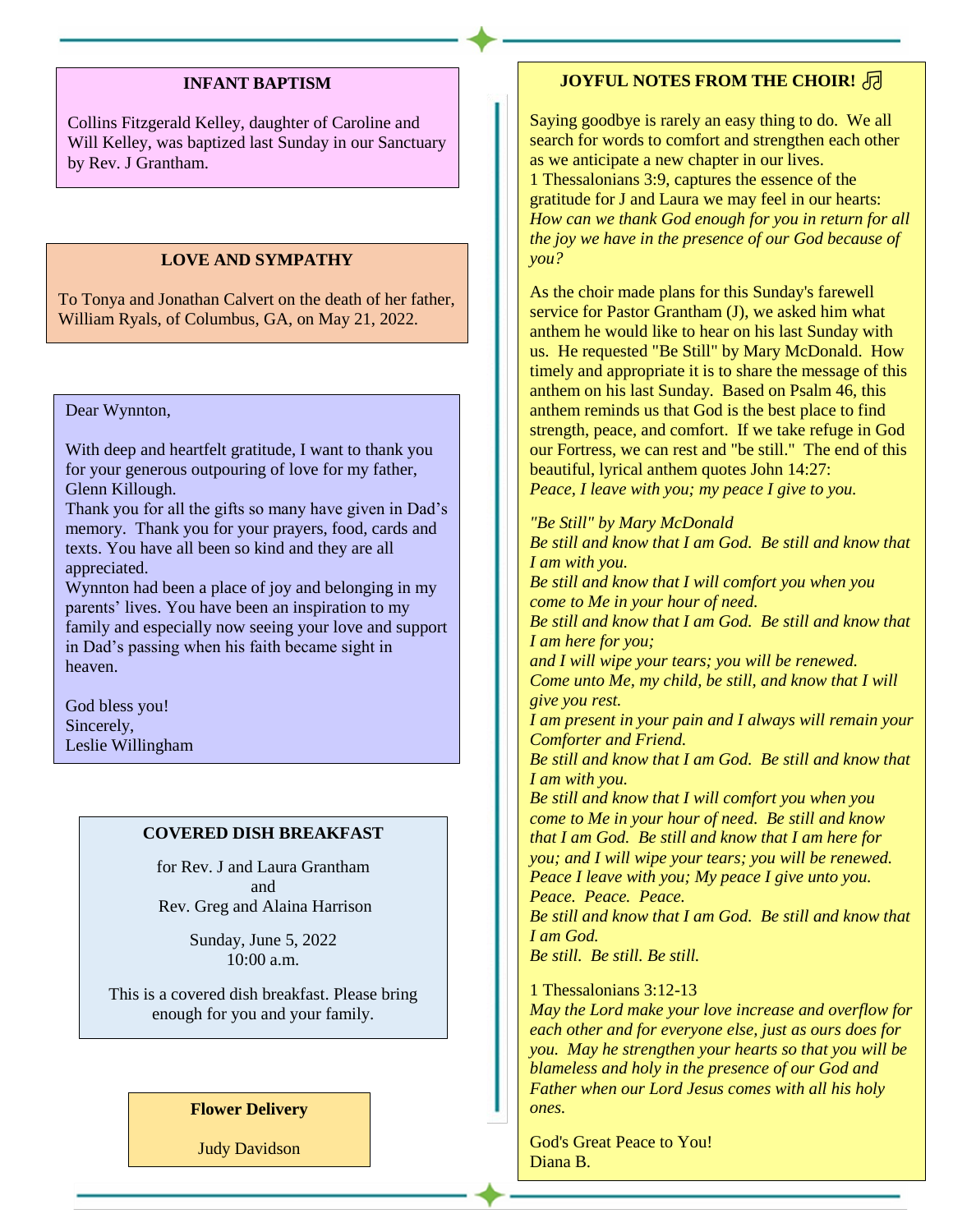# **LOCATION CHANGE**

Children's Sunday School is relocating to the Children's Church room (the room downstairs, next to the nursery). Both services will now be held in that room.

### **CHILDREN'S SUNDAY SCHOOL**

Through Old Testament stories and mission projects, our children have been learning who God is, how He loves us and is always with us, and how we are to love God and love others. Children in Pre-K through 5th grade are welcome to join us for Children's Sunday School from 9:45 a.m. to 10:50 a.m. in the Grimes Bldg.'s first floor children's church room next to the nursery.

# **ANNUAL CONFERENCE**

South Georgia Annual Conference is looking for volunteers to help greet people June 5-8. You can go online to register to volunteer for a time that works best for you at [https://sgaumc](https://sgaumc-reg.brtapp.com/2022ACVolunteerRegistration)[reg.brtapp.com/2022ACVolunteerRegistration.](https://sgaumc-reg.brtapp.com/2022ACVolunteerRegistration)

# **Youth Sunday School**



Youth Sunday School meets in the Basement from 9:45-10:45 a.m. Sunday mornings. Students in 6th through 12th grade are welcome to join us for coffee, donuts, and topical discussions of God's word.

We are doing a new series exploring where students can find God. We will explore the Old Testament stories of the building of the Tabernacle and Solomon's Temple. We're going to be "hands on", building dioramas of both! We'll explore the detail that scripture captures, how the Israelites interacted with God, and how the meta-narrative of the Bible continues today in how we meet and experience God.

If you'd like more information about Wynnton's youth program, please contact Rob Harbison, r.harbison@mchsi.com, (706) 289-3082.

### **SAFE SANCTUARIES MEETING**

All VBS, children/youth ministries, or Sunday School volunteers are required to attend Safe Sanctuaries training on **Sunday, June 12th at 12:00 p.m.** If you cannot make this training, please contact Meghan Gross or the church office to make different arrangements. Remember, you need to be safe sanctuaries approved yearly.

# **NAME BADGE**

With the new pastors coming soon we will start wearing our name badges. If you cannot locate yours, please call the church office for a new one.

# **SPECIAL CALLED CHARGE CONFERENCE**

There will be a called Charge Conference at **12:15 pm on Sunday, June 5th** in the Fellowship Hall. The purpose of the meeting is to approve the compensation for the incoming pastors.

#### **Children's Programs**

The nursery is available from 8:30 a.m. to 12:15 p.m. as well as Sunday School for grades K-12 from 9:45-10:50 a.m. The nursery for infants through age 3 is on the first floor of the Grimes building. Children's Sunday School for K-5th Grade is on the 2nd floor of the Grimes building, and youth Sunday school is in the basement under the sanctuary. Children's Church will be offered for children through 5th Grade in the Children's Center in the Grimes building during the worship hour.

#### **BE A WYNNTON WELCOMER**

WE NEED YOU! to sign-up as a Sunday morning welcomer. We are looking for volunteers to fill open slots through the end of June. Check your calendars for a few Sundays you are available to help us greet our members and guests on Sunday morning. Sign-up sheets will be available in the main hallway this Sunday.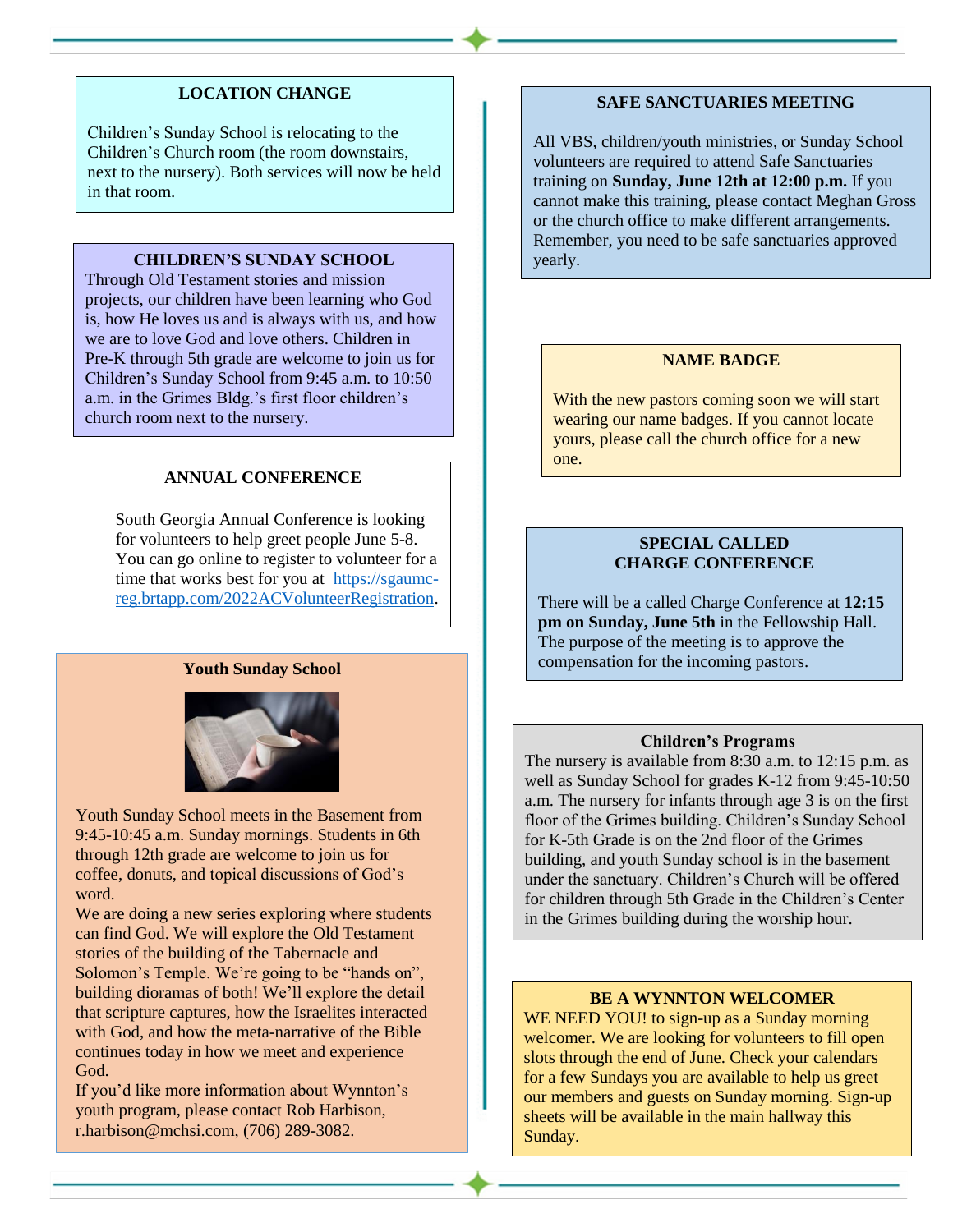

Wynnton is excited to announce that we will be hosting a Food Truck Party VBS that will run from June 13th to 17th from 9 a.m. - 12 Noon. If you are interested in volunteering or if you are interested in registering your child, please visit

https://www.myvbs.org/WynntonUMC/ to fill out the registration form. If you have any questions, please contact Meghan Gross at mgross@wynntonumc.org.

### **LOVE OFFERING**

The Staff Parish Relations Committee and the Wynnton congregation will be honoring J and Laura for serving our church for the past 9 years. J and Laura have been reassigned to Mossy Creek UMC; their last Sunday with us will be June  $5<sup>th</sup>$ . They have given tirelessly of themselves in many areas of our church. We will honor them with a church-wide covered-dish breakfast on June 5<sup>th</sup>. Please bring a dish to share. As part of our celebration, we will present them with a love offering to let them know how much we appreciate the blessing they have been to our church. Between now and May  $29<sup>th</sup>$ , you can make a contribution to the love offering. We look forward to this time when we share our appreciation for J and Laura.

Deb McCranie, SPR Chair

# **SUNDAY'S SERMON**

*A Friendly Reminder* Matthew 25:14-30

Rev. J Grantham

# **A WYNNTON WELCOME!**

If you would like to send a card to welcome our new ministers to Wynnton their addresses are:

> Michaela & Will Walley 203 North Church St. Hollendale, MS 38748

April & Jason Wade Amelia & Avery 7601 Peridot Lane Savannah, GA 31406

# **READING THROUGH THE BIBLE**

**June 5:** Romans 11:1-24, 1 Samuel 20, Psalm 65 **June 6:** Romans 11:25-36, 1 Samuel 21-22, Psalm 66 **June 7:** Romans 12, 1 Samuel 23-24, Psalm 67 **June 8**: Romans 13, 1 Samuel 25, Psalm 68 **June 9:** Romans 14, 1 Samuel 26, Psalm 69 **June 10:** Romans 15:1-13, 1 Samuel 27-28, Psalm 70 **June 11:** Romans 15:14-33, 1 Samuel 29-31, Psalm 71

# **OUR STEWARDSHIP**

| $5 - 29 - 22$                     |  |
|-----------------------------------|--|
|                                   |  |
|                                   |  |
|                                   |  |
|                                   |  |
|                                   |  |
|                                   |  |
| Wynnton Neighborhood Network20.00 |  |

# **HAPPY BIRTHDAY**

- 5 Lauren Becker
- 6 John Miley, Bobby Porch, Gena Tincher, Keller Toelle
- 9 Diane Bussey, Elizabeth Killough
- 11 Jeff Branham, Nate Gerken, Susan Powell